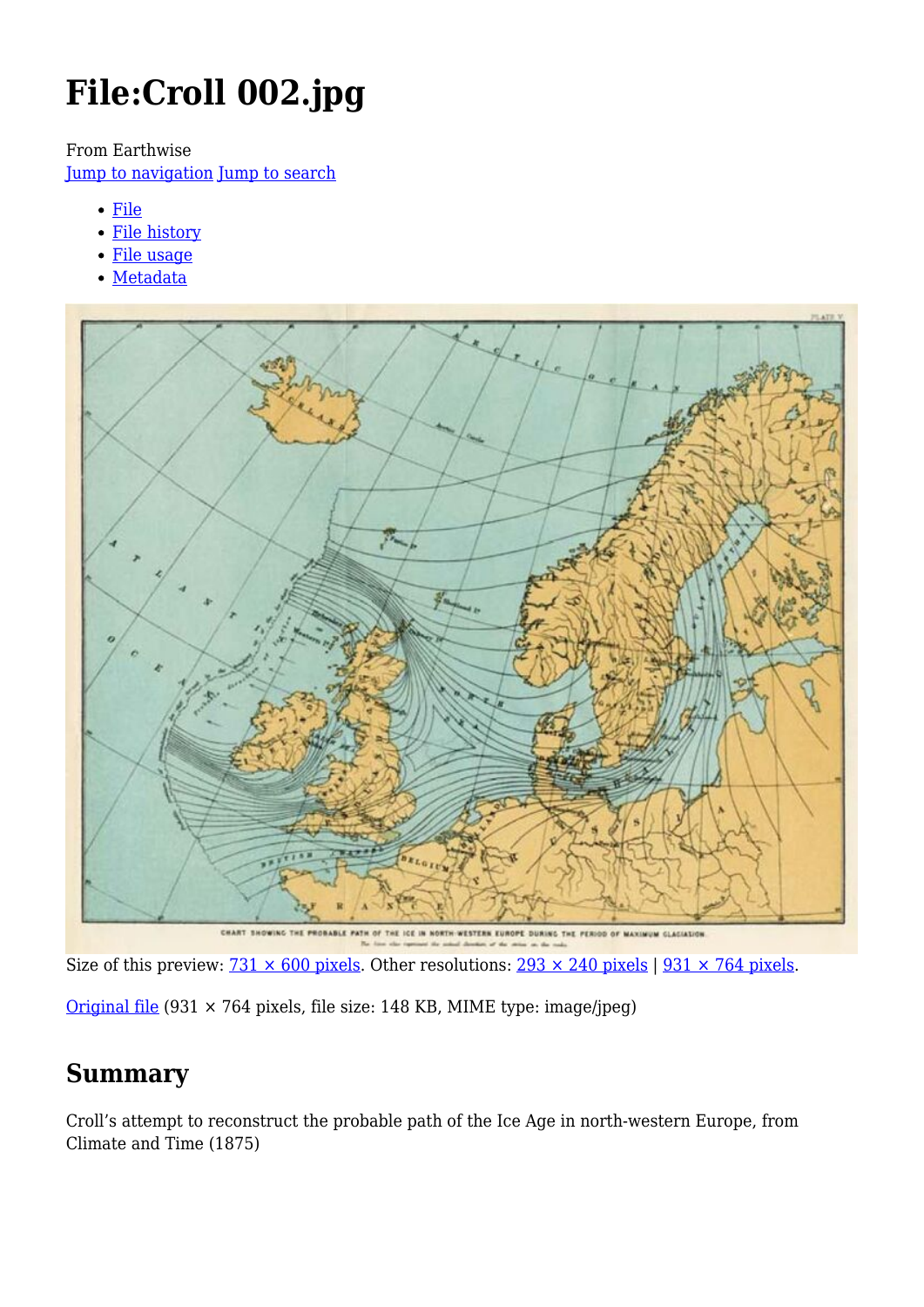# **Licencing**

This file has been released into the public domain by the copyright holder, its copyright has expired, or it is ineligible for copyright. This applies worldwide.

# **File history**

Click on a date/time to view the file as it appeared at that time.



You cannot overwrite this file.

### **File usage**

The following page links to this file:

• [James Croll LL.D., F.R.S.](http://earthwise.bgs.ac.uk/index.php/James_Croll_LL.D.,_F.R.S.)

### **Metadata**

This file contains additional information, probably added from the digital camera or scanner used to create or digitise it.

If the file has been modified from its original state, some details may not fully reflect the modified file.

Author Bob **Date and time of data generation** 21:45, 14 May 2020 **Date and time of digitising** 21:45, 14 May 2020 **DateTimeOriginal subseconds** 21 **DateTimeDigitised subseconds** 21 Retrieved from ['http://earthwise.bgs.ac.uk/index.php?title=File:Croll\\_002.jpg&oldid=45744](http://earthwise.bgs.ac.uk/index.php?title=File:Croll_002.jpg&oldid=45744)' [Category](http://earthwise.bgs.ac.uk/index.php/Special:Categories):

[License tags](http://earthwise.bgs.ac.uk/index.php/Category:License_tags)

# **Navigation menu**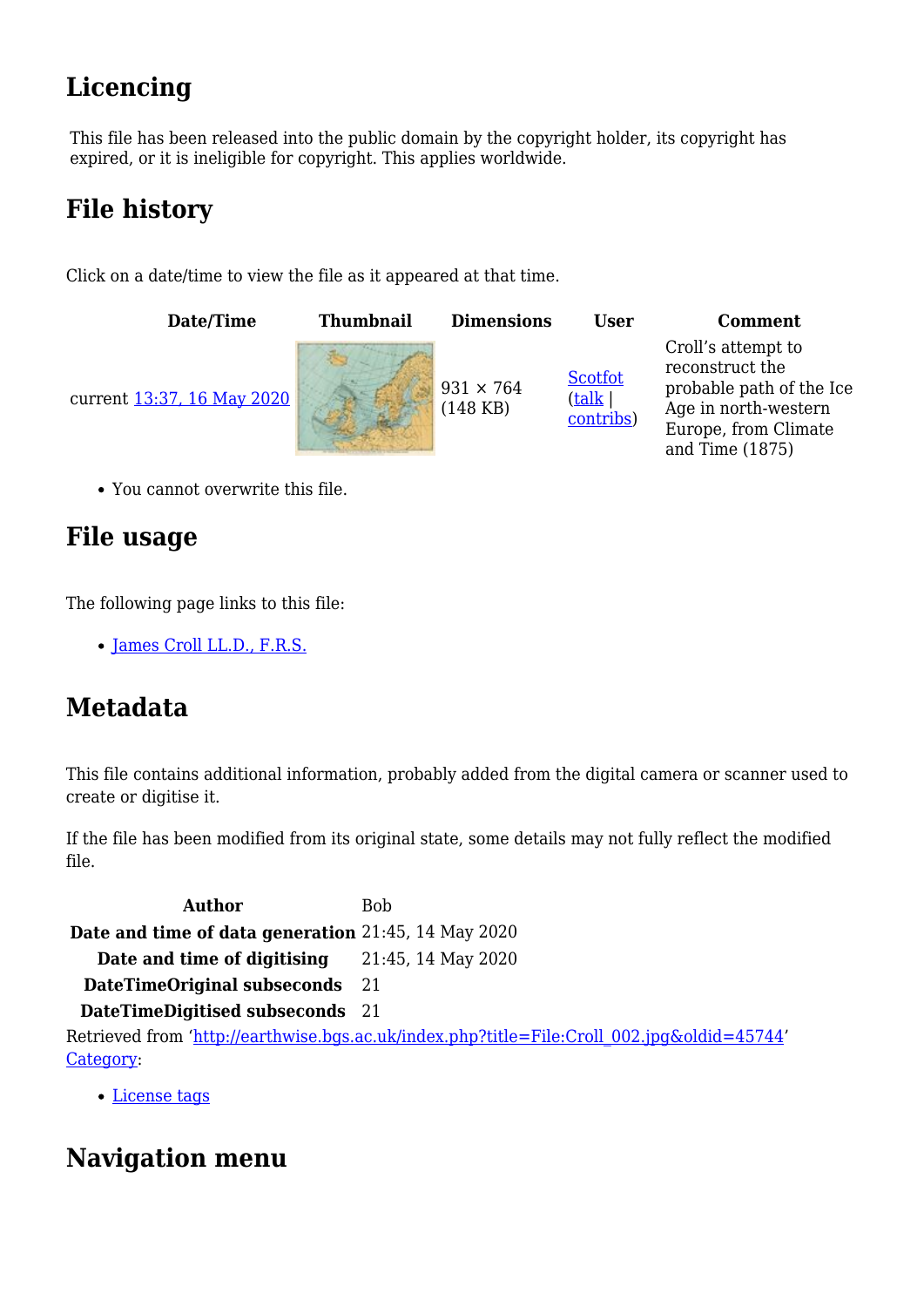#### **Personal tools**

- Not logged in
- [Talk](http://earthwise.bgs.ac.uk/index.php/Special:MyTalk)
- [Contributions](http://earthwise.bgs.ac.uk/index.php/Special:MyContributions)
- [Log in](http://earthwise.bgs.ac.uk/index.php?title=Special:UserLogin&returnto=File%3ACroll+002.jpg&returntoquery=action%3Dmpdf)
- [Request account](http://earthwise.bgs.ac.uk/index.php/Special:RequestAccount)

#### **Namespaces**

- [File](http://earthwise.bgs.ac.uk/index.php/File:Croll_002.jpg)
- [Discussion](http://earthwise.bgs.ac.uk/index.php?title=File_talk:Croll_002.jpg&action=edit&redlink=1)

 $\Box$ 

#### **Variants**

#### **Views**

- [Read](http://earthwise.bgs.ac.uk/index.php/File:Croll_002.jpg)
- [Edit](http://earthwise.bgs.ac.uk/index.php?title=File:Croll_002.jpg&action=edit)
- [View history](http://earthwise.bgs.ac.uk/index.php?title=File:Croll_002.jpg&action=history)
- [PDF Export](http://earthwise.bgs.ac.uk/index.php?title=File:Croll_002.jpg&action=mpdf)

 $\overline{\phantom{a}}$ 

#### **More**

#### **Search**

Search Go

#### **Navigation**

- [Main page](http://earthwise.bgs.ac.uk/index.php/Main_Page)
- [Recent changes](http://earthwise.bgs.ac.uk/index.php/Special:RecentChanges)
- [Random page](http://earthwise.bgs.ac.uk/index.php/Special:Random)
- [Help about MediaWiki](https://www.mediawiki.org/wiki/Special:MyLanguage/Help:Contents)

#### **Tools**

- [What links here](http://earthwise.bgs.ac.uk/index.php/Special:WhatLinksHere/File:Croll_002.jpg)
- [Related changes](http://earthwise.bgs.ac.uk/index.php/Special:RecentChangesLinked/File:Croll_002.jpg)
- [Special pages](http://earthwise.bgs.ac.uk/index.php/Special:SpecialPages)
- [Permanent link](http://earthwise.bgs.ac.uk/index.php?title=File:Croll_002.jpg&oldid=45744)
- [Page information](http://earthwise.bgs.ac.uk/index.php?title=File:Croll_002.jpg&action=info)
- **[Browse properties](http://earthwise.bgs.ac.uk/index.php/Special:Browse/:File:Croll-5F002.jpg)**
- This page was last modified on 16 May 2020, at 13:37.